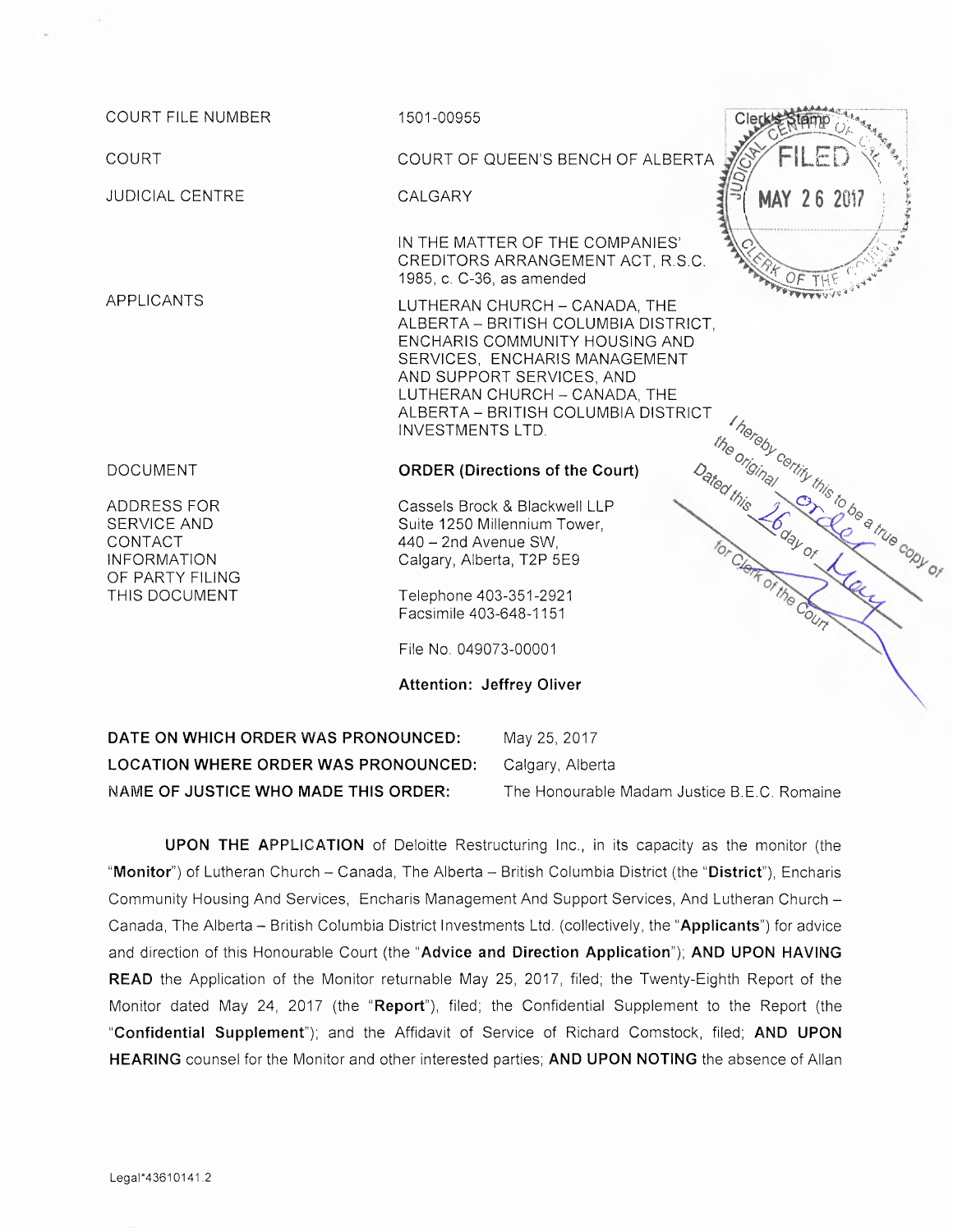Garber, Georg Beinert, William Mulder, Donald Specht and Randy Kellen (collectively, the "Restricted Group") from the within hearing;

## IT IS HEREBY ORDERED AND DECLARED THAT:

- <sup>1</sup> . The Court hereby makes the following interim directions:
	- (a) There shall be no further use by the Restricted Group of the list of shareholders (the "Shareholders") of Sage Properties Corp. ("Sage"), or the personal information of the Shareholders obtained from such list, without further order of this Court.
	- (b) There shall be no further solicitation of vofies and/or proxies by the Restricted Group in relation to Sage without further order of this Court.
	- (c) The Monitor shall issue a communication (the "Communication") clarifying the recent developments leading up to and relating to the meeting of the Shareholders of Sage (the "Shareholders Meeting"), which is scheduled to take place on May 26, 2017. The Communication shall be:
		- (i) made available to all Shareholders in attendance at the Shareholders Meeting;
		- (ii) read to the Shareholders at the commencement of the Shareholders Meeting by a duly authorized representative of Sage;
		- (iii) sent by regular mail to the list of Shareholders following fihe Shareholders Meeting;
		- (iv) posted to the website of the Monitor; and
		- (v) posted to Sage's website.
	- (d) Georg Beinert, William Mulder and Allan Garber are not authorized to make any written or oral submissions or statements at the Shareholders Meeting on behalf of the District Subcommittee.
	- (e) The Monitor shall reschedule the Advice and Direction Application before the Honourable Madam Justice Romaine on notice to all interested parties after the District Subcommittee retains new legal counsel, at which time such application shall be determined on its merifs.